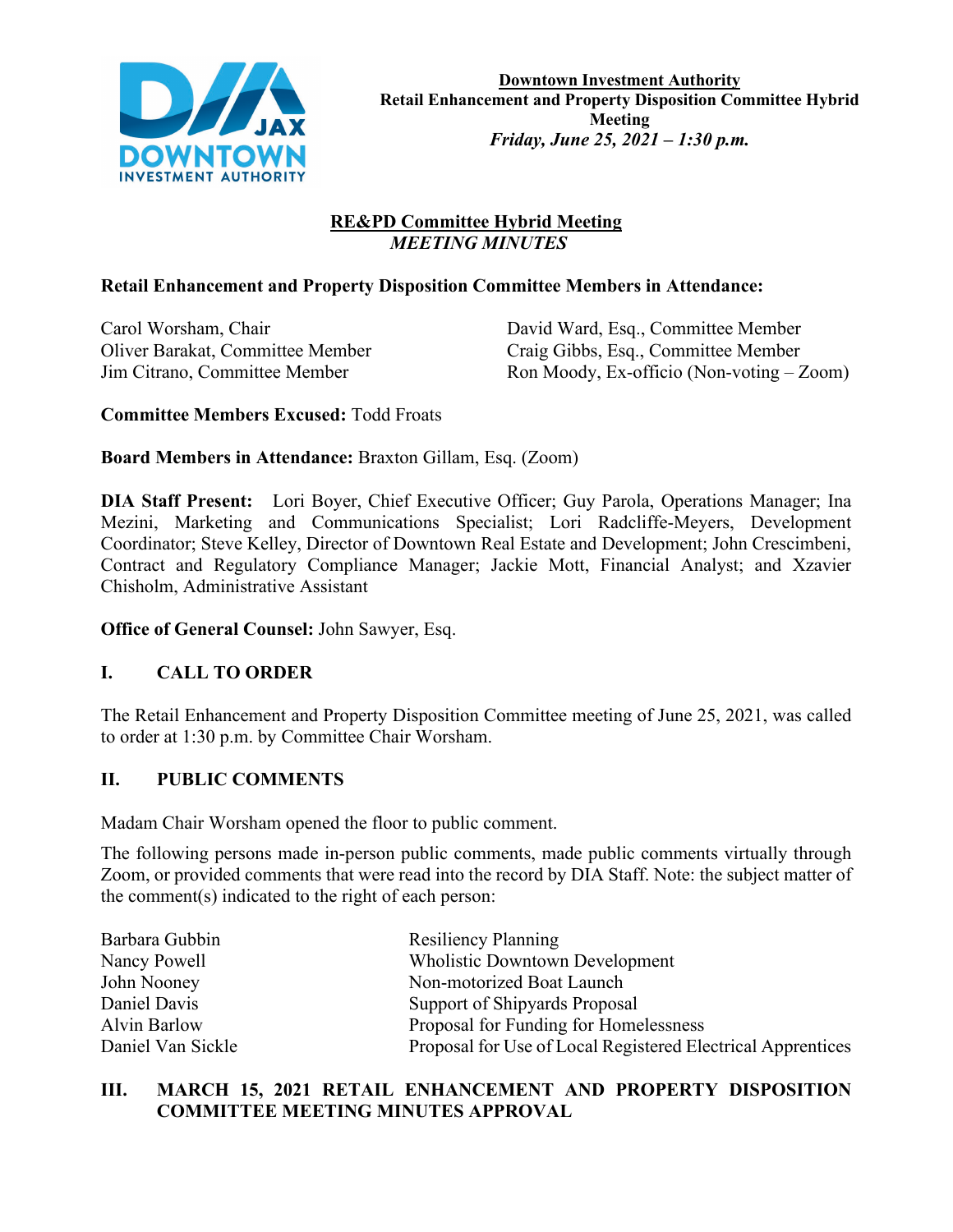Downtown Investment Authority Retail Enhancement and Property Disposition Committee Meeting, June 25, 2021 Page 2 of 4

Having called for corrections or other edits by her fellow committee members and after receiving none, Madam Chair Worsham asked for a motion and second on the item.

**Motion:** Committee Member Barakat moved to approve the minutes as presented

**Seconded:** Committee Member Citrano seconded the motion

Madam Chair Worsham called for a vote.

**Vote: Aye: 5 Nay: 0 Abstain: 0**

#### **THE MOTION PASSED UNANIMOUSLY 5-0-0.**

#### **IV. RESOLUTION 2021-07-01: KIDS KAMPUS DISPOSITION**

**A RESOLUTION OF THE DOWNTOWN INVESTMENT AUTHORITY ("DIA") INSTRUCTING ITS CHIEF EXECUTIVE OFFICER ("CEO") TO ISSUE A 30-DAY NOTICE OF DISPOSITION IN ACCORDANCE WITH THE NEGOTIATED DISPOSTION PROCEDURE ADOPTED BY DIA; AUTHORIZING THE PUBLICATION OF A NOTICE OF DISPOSITION FOR THE FEE SIMPLE CONVEYANCE OF AN APPROXIMATELY 4.77 ACRE PARCEL (THE "HOTEL PARCEL") AND THE GROUND LEASE OF A 1.05 ACRE PARCEL (THE "OFFICE PARCEL") OF CITY-OWNED REAL PROPERTY EACH AS DEPICTED ON THE SITE PLAN ATTACHED HERETO AS EXHIBIT "A" AND COMPRISING A PORTION THE LAND GENERALLY KNOWN AS KIDS KAMPUS LOCATED BETWEEN GATOR BOWL BOULEVARD AND THE ST. JOHNS RIVER, AND IDENTIFIED BY DUVAL COUNTY TAX PARCEL NUMBER RE# 130572-0100, COLLECTIVELY "THE PROPERTY"; EXPRESSING THE INTENTION TO DISPOSE OF SAID PROPERTY IN ACCORDANCE WITH THE NEGOTIATED TERMS TO IGUANA INVESTMENTS OF FLORIDA, LLC (THE "DEVELOPER") UPON EXPIRATION OF THE THIRTY DAY NOTICE PERIOD ABSENT HIGHER RESPONSIVE OFFERS; APPROVING THE TERMS AND CONDITIONS OF SAID DISPOSITION INCLUDED AS EXHIBIT 'B'; AUTHORIZING THE DISPOSITION OF THE PROPERTY AND ITS REDEVELOPMENT ON THE TERMS SET FORTH ON EXHIBIT B IF NO ALTERNATIVE RESPONSIVE OFFER IS RECEIVED; FINDING THAT THIS RESOLUTION FURTHERS THE BUSINESS INVESTMENT AND DEVELOPMENT ("BID") PLAN, INCLUDING THE COMMUNITY REDEVELOPMENT AREA PLAN; AUTHORIZING THE CEO OF THE DIA TO NEGOTIATE A REDEVELOPMENT AGREEMENT AND ASSOCIATED DOCUMENTS; AUTHORIZING THE CEO TO INITIATE THE FILING OF LEGISLATION WITH THE CITY COUNCIL REGARDING THE SAME; AUTHORIZING THE CEO OF THE DIA TO TAKE ALL ACTION NECESSARY TO EFFECTUATE THE PURPOSES OF THIS RESOLUTION, INCLUDING THE EXECUTION OF A REDEVELOPMENT AGREEMENT, PURCHASE AND SALE AGREEMENT, OR FUNCTIONAL EQUIVALENTS; PROVIDING FOR AN EFFECTIVE DATE.**

Madam Chair Worsham gave the floor to CEO Boyer to introduce the Resolution.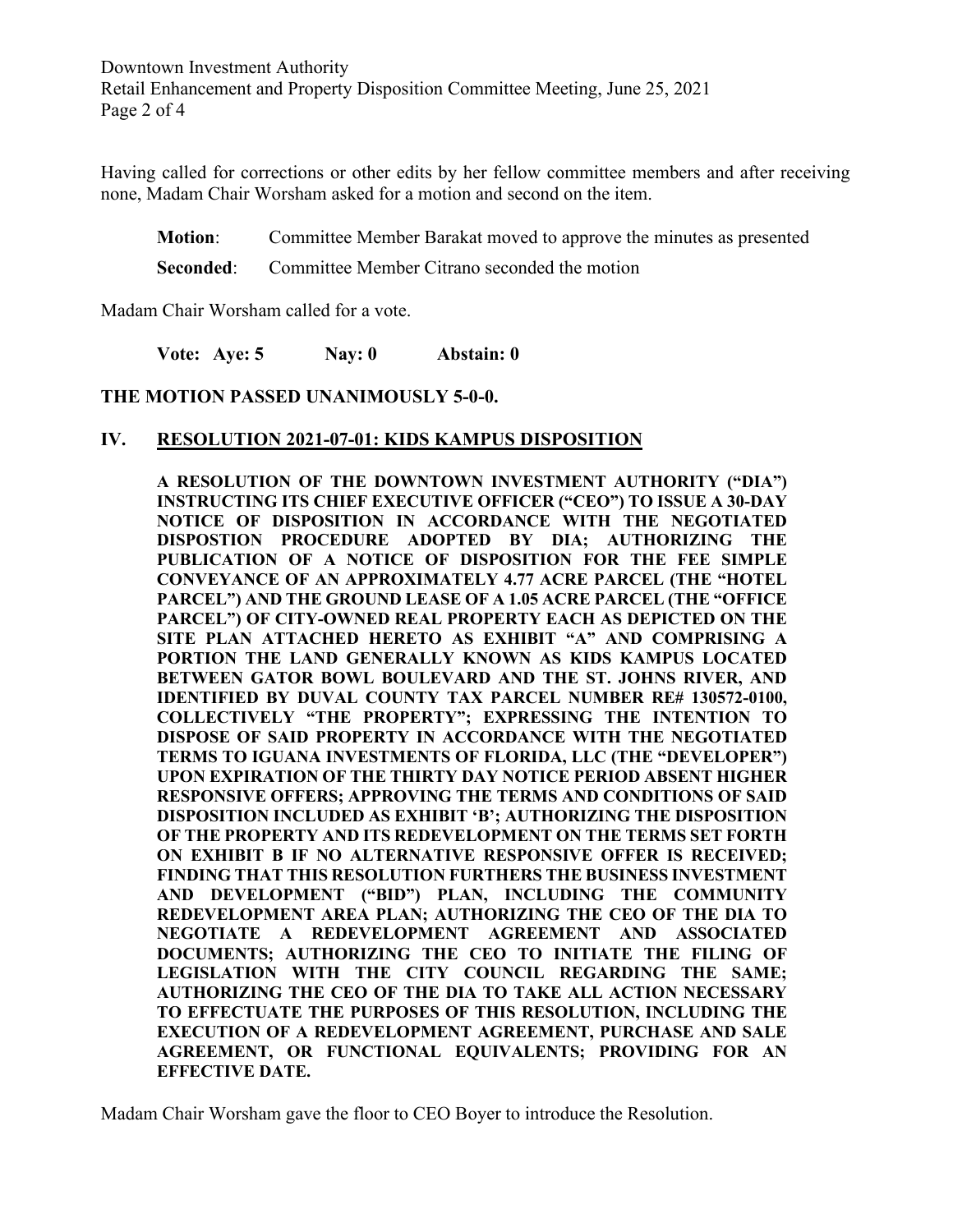Downtown Investment Authority Retail Enhancement and Property Disposition Committee Meeting, June 25, 2021 Page 3 of 4

CEO Boyer presented Resolution 2021-07-01, discussing the following:

- Alignment of Shipyards project with Conceptual Masterplan criteria
- Identified parcels relevant to project proposal
- Brief overview of DuPont Riverfront Activation initiative
- Park opportunities
- Economic impact
- Overview of accompanying Staff Report
- Basic deal terms
- Resiliency
- Public benefits

Mr. Kelley provided an overview of the ROI calculation, City protections, and Performance Schedule.

Madam Chair Worsham opened the floor to the Committee for comment.

The Committee expressed support for the project.

Committee Member Gibbs asked what consideration the developer has given to nearby communities. Mark Lamping, President of the Jacksonville Jaguars, responded that they have been working with community organizations to support and direct resources to nearby neighborhoods.

Committee Member Gibbs asked how the proposed residential units benefit the City. Mr. Lamping responded that the associated ad valorem taxes would bring additional revenue as well as offer a product that would attract a unique audience.

CEO Boyer confirmed that the project will meet Riverwalk setback and height limitations.

Regarding the Notice of Disposition, CEO Boyer confirmed that the solicitation for additional proposals will not be predicated on a particular incentive, program or site plan.

Discussion occurred regarding the Completion Grant and the developer's agreement with the Four Seasons Hotel.

CEO Boyer clarified for Committee Member Citrano that discussion is taking place with the state to relocate the grant encumbrance. The marina would still have the FRDAP grant encumbrance.

Discussion occurred regarding the Land Value Contribution, REV grant, and Completion grant.

Mr. Lamping clarified for Committee Member Citrano that the developer has completed the schematic designs on the project and a significant amount of work has been completed on cost analysis.

Board Member Gillam stated his support for the project.

Mr. Sawyer clarified for Committee Member Moody that he is not able to vote.

CEO Boyer clarified for Committee Member Moody that the City has received a No Further Action Letter (NFA) from the state based on the remediation that has been performed on the site where